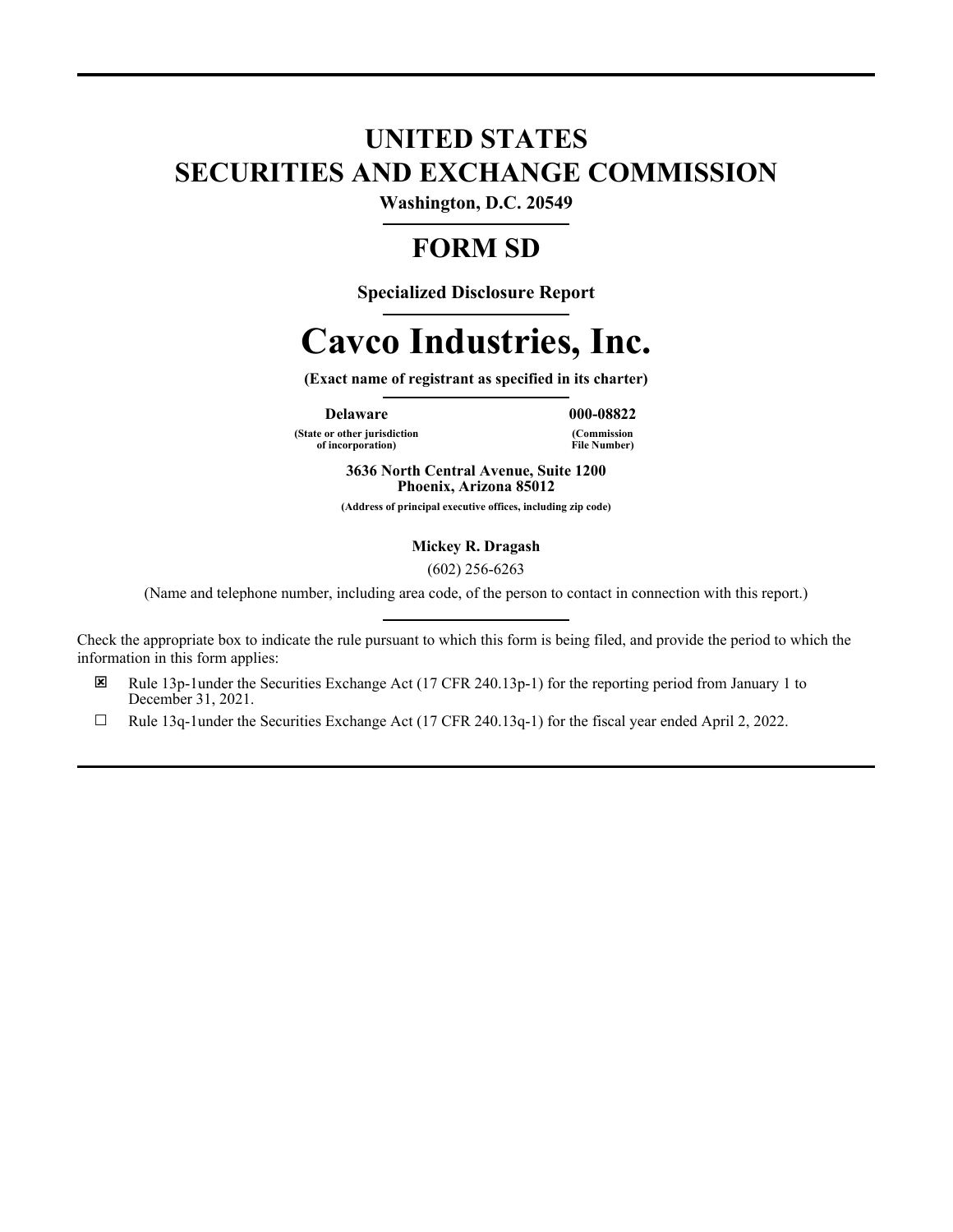## **Section 1 – Conflict Minerals Disclosure**

### **Item 1.01. Conflict Minerals Disclosure and Report**

The Conflict Minerals Report for the calendar year ended December 31, 2021 filed herewith as Exhibit 1.01, is publicly available at: http://investor.cavco.com.

## **Item 1.02. Exhibit**

The Conflict Minerals Report required by Item 1.01 is filed as Exhibit 1.01 to this Form SD.

### **Section 3 – Exhibits**

#### **Item 3.01. Exhibits**

The following exhibit is filed as part of this report:

# **Exhibit**

#### **Number Description**

1.01 Conflict Minerals Reports as required by Items 1.01 and 1.02 of this Form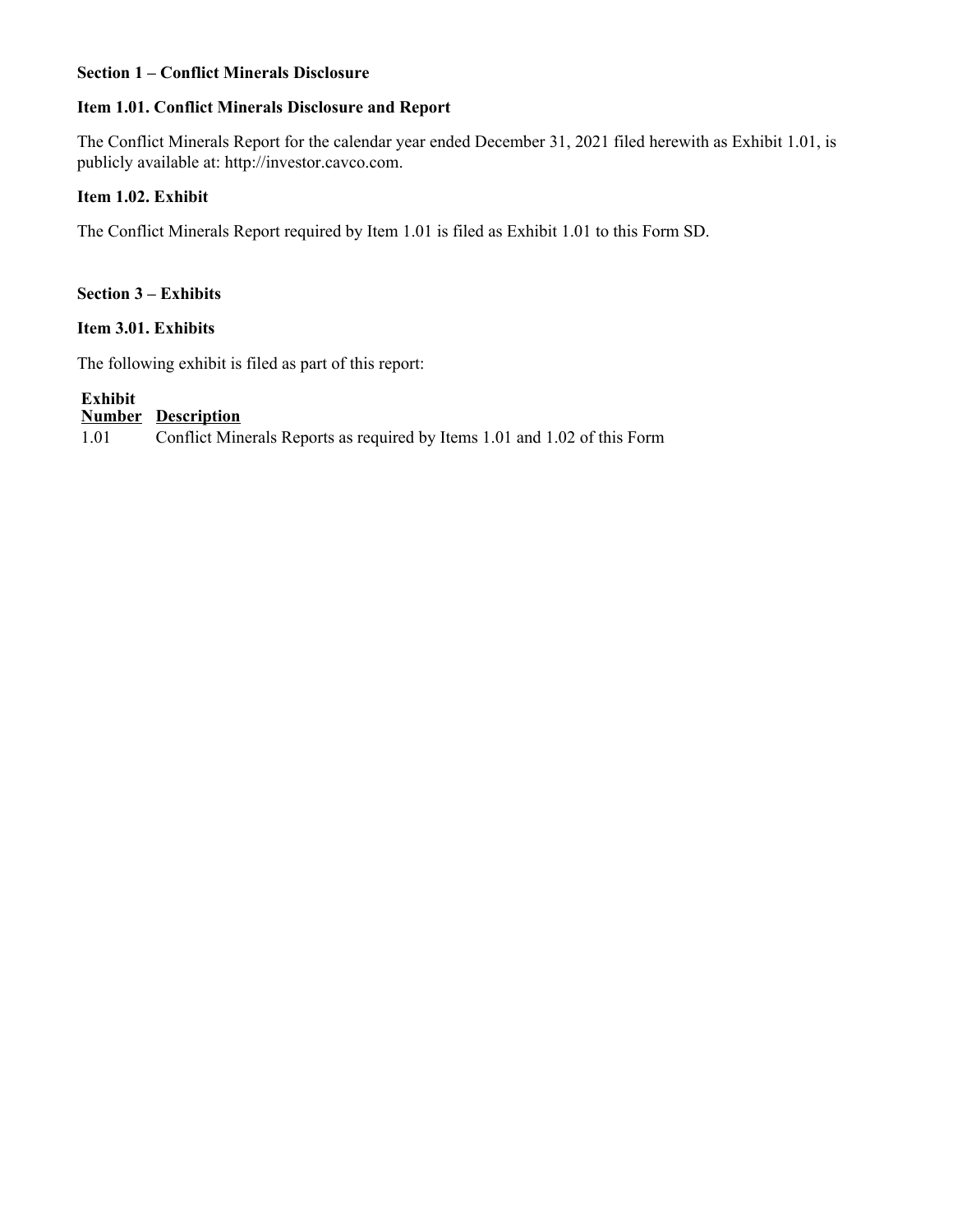# **SIGNATURES**

Pursuant to the requirements of the Securities Exchange Act of 1934, the registrant has duly caused this report to be signed on its behalf by the undersigned hereunto duly authorized.

CAVCO INDUSTRIES, INC.

By: /s/ Mickey R. Dragash Mickey R. Dragash General Counsel, Chief Compliance Officer and Corporate Secretary

Date: May 27, 2022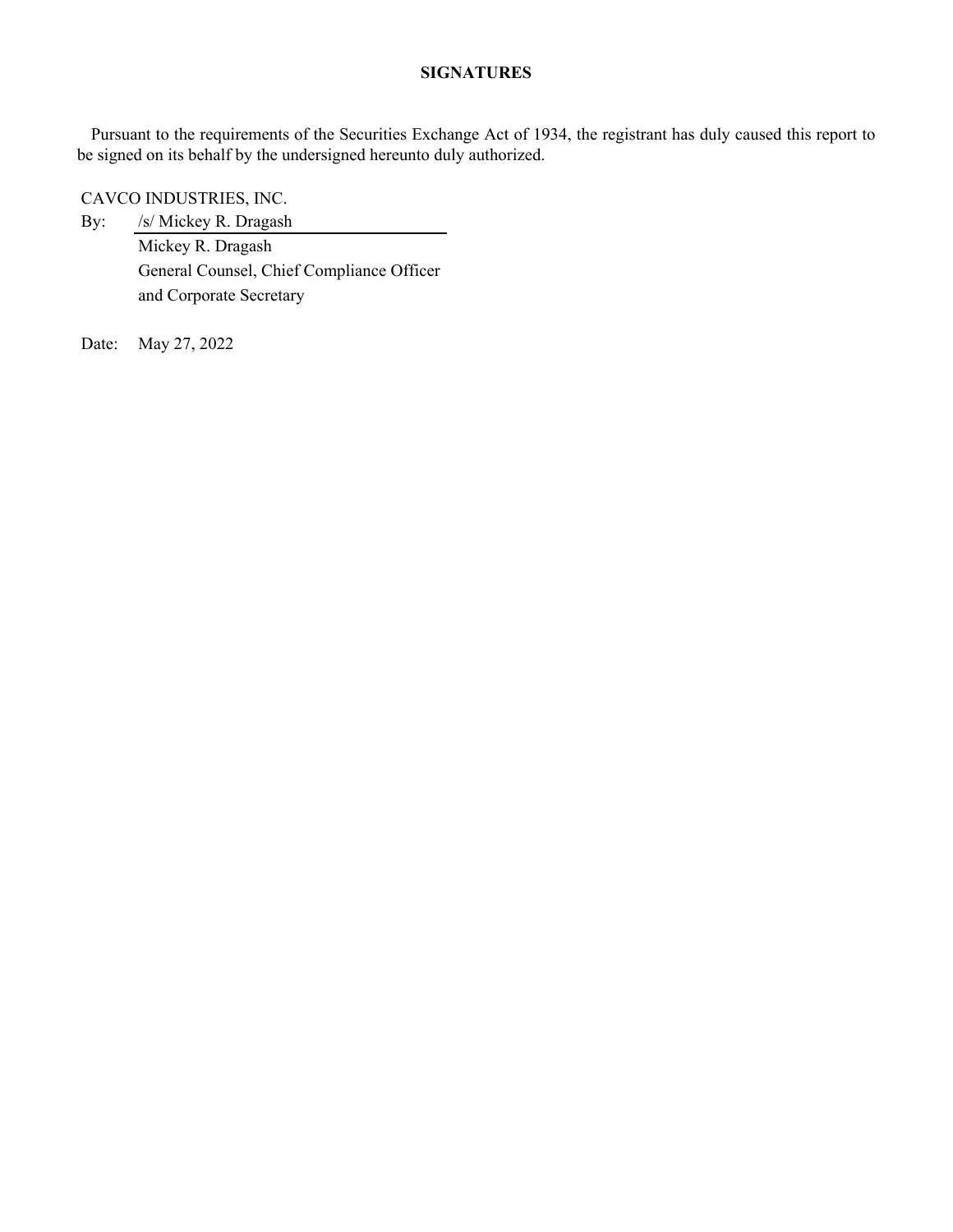#### **Cavco Industries, Inc. Conflict Minerals Report** For the Calendar Year Ending December 31, 2021

We have prepared and furnished this Conflict Minerals Report, for the calendar year ending December 31, 2021, pursuant to Rule 13p-1 under the Securities Exchange Act of 1934, as amended ("Rule 13p-1"). Please refer to Rule 13p-1, Form SD and the 1934 Act Release No. 34-67716 for definitions of the terms used in this Report, unless otherwise defined herein.

#### *Company Overview*

Cavco Industries, Inc. ("Cavco," "us," "we," or the "Company") designs and produces factory-built homes, park model RVs, vacation cabins and systems-built commercial structures. A majority of our products are built under the United States Department of Housing and Urban Development ("HUD") standards for factory-built homes.

We do not purchase raw ore or unrefined Conflict Minerals, and make no purchases from the Democratic Republic of the Congo or its adjoining countries (the "Covered Countries"). Further, we are several levels removed from the mining and processing of Conflict Minerals. Nevertheless, we expect that our suppliers will purchase products and materials that are conflict free. As such, we are committed to ensuring compliance with the Dodd-Frank Act and related Securities and Exchange Commission regulations relating to Conflict Minerals.

#### *Conflict Minerals Compliance Process*

In furtherance of our Conflict Minerals initiatives, we designed and performed the following due diligence measures for 2021, in accordance with the guidance issued by the Organization for Economic Cooperation and Development's ("OECD") Due Diligence Guidance for Responsible Supply Chains of Minerals from Conflict-Affected and High-Risk Areas ("OECD Guidance"), an internationally recognized framework.

• OECD Guidance Step 1: Establish Strong Company Management Systems

We have a Conflict Minerals Policy aimed at reducing the risk that our products contain Conflict Minerals that directly or indirectly finance or benefit armed groups in the Covered Countries. This policy includes the processes by which we facilitate compliance with the Dodd-Frank Act and related SEC regulations relating to Conflict Minerals.

We have a Conflict Minerals Task Force ("Task Force") to assist in ensuring compliance with the Conflict Minerals Policy. This Task Force includes our Chief Financial Officer, Chief Accounting Officer, General Counsel, Director of Purchasing, Director of Compliance, Director of Internal Audit, Director of Financial Reporting and members of the Financial Reporting team. Subject matter experts are consulted on an as needed basis.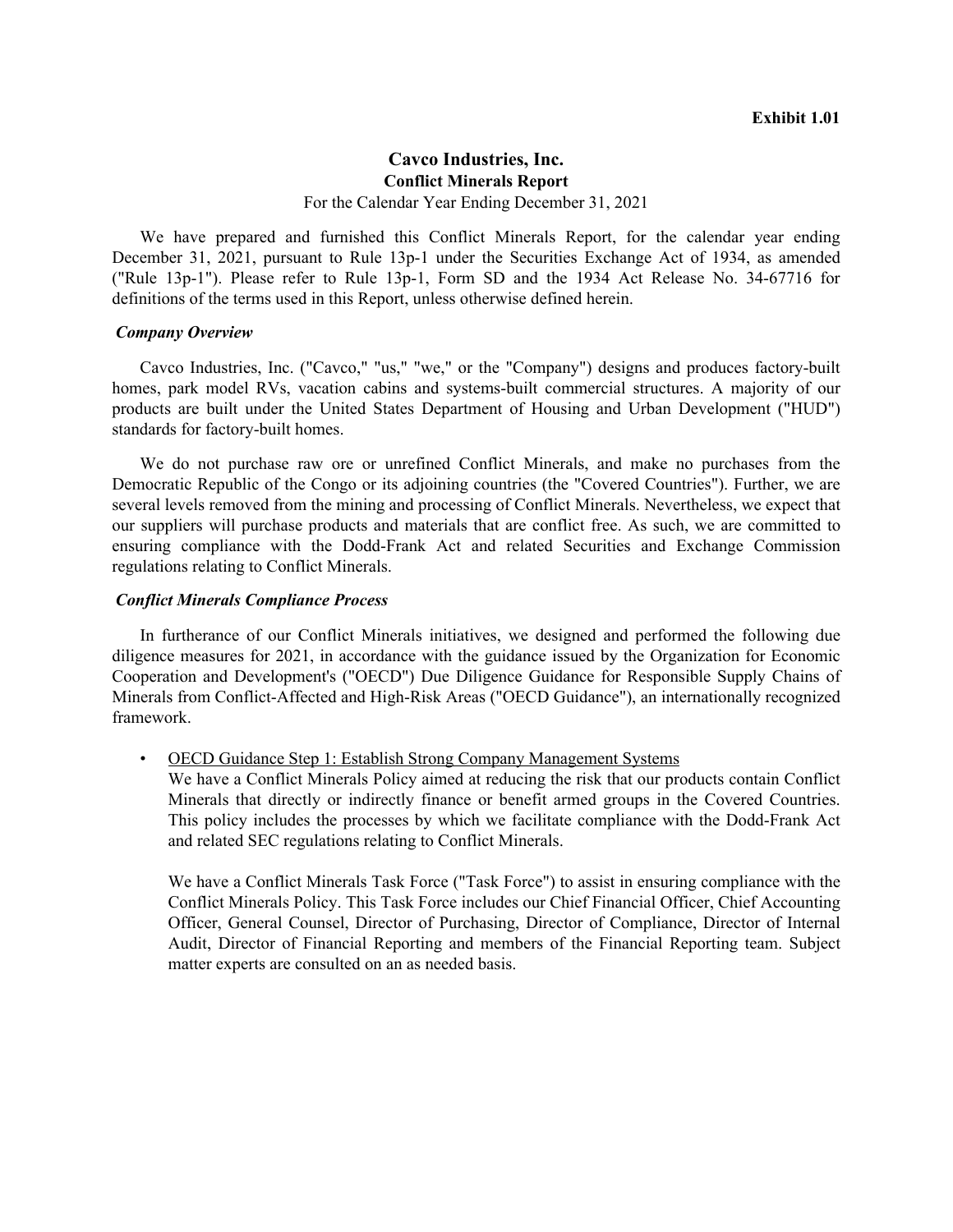# • OECD Guidance Step 2: Identify and Assess Risks in the Supply Chain

As noted above, we do not purchase raw ore or unrefined Conflict Minerals nor do we make purchases from the Covered Countries. Therefore, we must rely upon our independent suppliers to provide information with respect to the origin of Conflict Minerals contained in the products they supply. Our reasonable country of origin inquiry ("RCOI"), and other due diligence measures, can provide only reasonable, not absolute, assurance regarding the source and chain of custody of the necessary Conflict Minerals. Our due diligence processes are based on the necessity of seeking data from our independent suppliers of in scope products and on those suppliers, in turn, seeking similar information within their supply chains to identify the original sources of the necessary Conflict Minerals.

Members of the Task Force, assisted by individuals in our engineering department, evaluated the products used in our manufacturing process and identified those components considered necessary to the functionality or production of our products ("covered products") as those that are required under the HUD standards. We then designated those covered products that potentially contain Conflict Minerals as "in scope products." The RCOI was designed to determine whether the in scope products contain Conflict Minerals, and if so, whether those materials originated in a Covered Country or came from recycled or scrap materials.

We requested and obtained information from our suppliers of in scope products regarding the use and origin of Conflict Minerals in applicable products supplied. We asked our suppliers to utilize the Conflict Minerals Reporting Template ("CMRT") developed by the Electronic Industry Citizenship Coalition and Global e-Sustainability Initiative to report their sourcing procedures. We reviewed the responses received from the identified suppliers for completeness, errors and inconsistencies. Incomplete, inconsistent or missing responses elicited further inquiry.

# • OECD Guidance Step 3: Design and Implement a Strategy to Respond to Identified Risks

Upon evaluation of the responses received, a minority of our suppliers indicated that the products they supply to us are free of Conflict Minerals, and thus an RCOI was not required. The remaining respondents are still in the process of identifying the countries and smelters that supply conflict minerals for the in scope products sold to us.

Contained within these CMRTs were partial listings of smelters and refiners that supply Conflict Minerals to our vendors. Some of these refiners have been identified as operating in a Covered Country; however, those that do operate in a Covered Country have been certified as compliant and conflict free. Nevertheless, the data provided is at the supplier, or in some cases the parent company, level and can not be directly tied to a component part that the Company purchases from the supplier. Consequently, we are unable to determine which of the Conflict Minerals reported by the respondent are contained in components or parts supplied to us, or to validate that any of these smelters or refiners are directly in our supply chain. As a result, we have elected not to present smelter and refiner names in this report.

• OECD Guidance Step 4: Carry out Independent Third-Party Audit of Supply Chain Due Diligence at Identified Points in the Supply Chain Because we are not the direct purchaser of Conflict Minerals, we do not conduct or commission independent third-party audits of the smelters and refiners from which our vendors and service providers source Conflict Minerals. In creating and implementing our Conflict Minerals compliance program, we rely upon the results obtained from our independent suppliers.